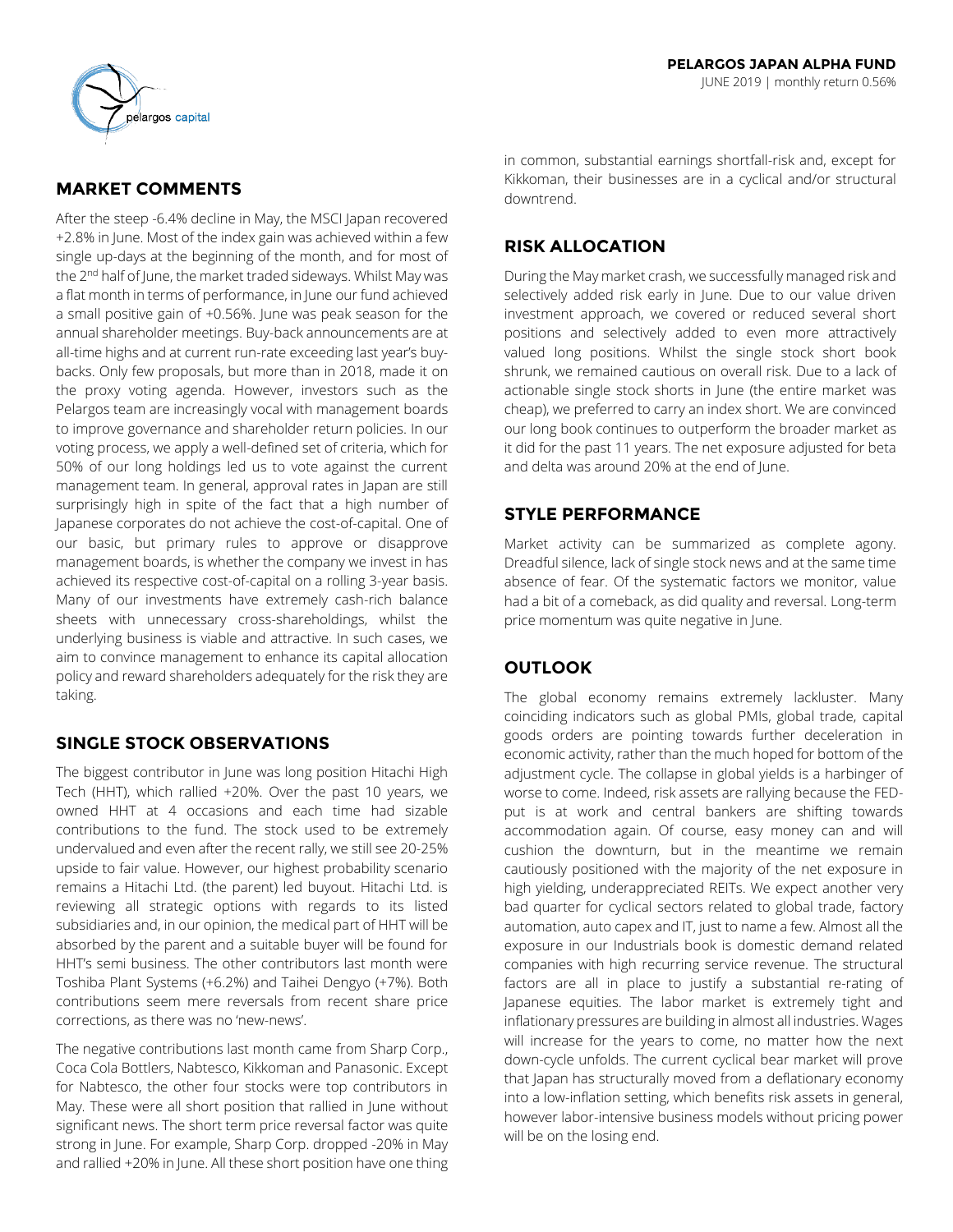

## **PELARGOS JAPAN ALPHA FUND**

JUNE 2019 | monthly return 0.56%

## **FUND CHARTS AND FACTS**



### **TOP 5 GROSS POSITIONS**

| Nomura TOPIX ETF               | Beta (ex-ante)         |
|--------------------------------|------------------------|
| Ichigo Hotel REIT Investment C | Sharpe Ratio           |
| Maeda Road Const               | Sortino Ratio          |
| Toshiba Plant Sy               | <b>Sterling Ratio</b>  |
| Taihei Dengyo                  | Max Drawdown (monthly) |
|                                |                        |

## **TOP 5 MOVERS**

| Taihei Dengyo       |       | Max Drawdown (monthly)               |      |      |                         | $-8.4%$ |
|---------------------|-------|--------------------------------------|------|------|-------------------------|---------|
|                     |       | Annualized Return                    |      |      |                         | 3.3%    |
| <b>TOP 5 MOVERS</b> |       |                                      |      |      |                         |         |
| Hitachi High Tec    | 0.41% | <b>SECTOR EXPOSURES (IN PERCENT)</b> |      |      |                         |         |
| Toshiba Plant Sy    | 0.32% |                                      | Buo- |      | short<br>Short<br>Gross |         |
| Taihei Dengyo       | 0.29% |                                      |      |      |                         |         |
| Advantest Corp      | 0.23% | Consumer Discretionary               |      | $-9$ | $-2$                    | 16      |
| Heiwa Real Estat    | 0.18% | Consumer Staples                     |      |      | $3 - 14 - 11$ 17        |         |
|                     |       |                                      |      |      |                         |         |

#### **TOP 5 SHAKERS**

| Sharp Corp       | $-0.41%$  |
|------------------|-----------|
| Coca Cola West C | $-0.24%$  |
| Nabtesco         | $-0.16%$  |
| Kikkoman Corp    | $-0.12%$  |
| Panasonic        | $-0.11\%$ |

### **FUND FACTOR**

|                         |                        |          | Long     | Short    |
|-------------------------|------------------------|----------|----------|----------|
|                         | Price to Earnings (PE) |          | 19.1     | 20.3     |
|                         | EV/EBITDA              |          | 12.0     | 12.4     |
|                         | Price to Book (PB)     |          | 2.4      | 3.2      |
|                         | Dividend Yield         |          | 3.0      | 2.3      |
| EV/IC                   |                        |          | 1.1      | 3.0      |
|                         | 1 month momentum       |          | 2.4      | 1.1      |
|                         | 12-1 month momentum    |          | $-0.7$   | $-20.1$  |
|                         | Year                   | lan      | Feb      | Mar      |
|                         | 2019                   | 1.05%    | 0.00%    | 0.51%    |
|                         | 2018                   | $-0.26%$ | $-1.77%$ | $-1.03%$ |
|                         | 2017                   | 0.56%    | $-0.92%$ | $-1.63%$ |
|                         | 2016                   | 1.27%    | 0.92%    | 1.18%    |
|                         | 2015                   | $-1.24%$ | 4.89%    | $-0.27%$ |
|                         | 2014                   | $-3.16%$ | $-0.60%$ | $-0.56%$ |
|                         | 2013                   | 5.35%    | $-0.58%$ | 6.98%    |
| ERFORMANCE: CLASS B EUR | 2012                   | $-1.38%$ | 3.81%    | 1.35%    |
|                         | 2011                   | 0.93%    | $-0.03%$ | $-1.55%$ |

#### **FUND PERFORMANCE\* GENERAL STATISTICS**

| Month to date performance     | 0.56%  | % Return long book  |
|-------------------------------|--------|---------------------|
| Year to date performance      | 3.09%  | % Return short book |
| Inception to date performance | 43.28% | # Long stocks       |
| *based on share class B EUR   |        | # Short stocks      |

## **FUND FACTS\***

| Fund size in mln EUR | 93.94  | # Up days / Down days |
|----------------------|--------|-----------------------|
| Fund size in mln USD | 106.98 | Turnover as % NAV     |
| Firm size in mln EUR | 217.03 |                       |
| Firm size in mln USD | 24715  | 200%                  |

#### **RISK STATISTICS**

| Net Exposure                              | 42%     |
|-------------------------------------------|---------|
| Gross Exposure                            | 146%    |
| Volatility (ex-ante; 3 months daily data) | 5.5%    |
| Beta (ex-ante)                            | 0.29    |
| Sharpe Ratio                              | 0.49    |
| Sortino Ratio                             | 0.85    |
| <b>Sterling Ratio</b>                     | 0.40    |
| Max Drawdown (monthly)                    | $-8.4%$ |
| Annualized Return                         | 3.3%    |

## **SECTOR EXPOSURES (IN PERCENT)**

|                      | Annualized Return |                                      |               |           |                | 3.3%  |  |
|----------------------|-------------------|--------------------------------------|---------------|-----------|----------------|-------|--|
| <b>TOP 5 MOVERS</b>  |                   |                                      |               |           |                |       |  |
| Hitachi High Tec     | 0.41%             | <b>SECTOR EXPOSURES (IN PERCENT)</b> |               |           |                |       |  |
| Toshiba Plant Sy     | 0.32%             |                                      | guo-          |           |                | Gross |  |
| Taihei Dengyo        | 0.29%             |                                      |               | Short     | $\frac{1}{2}$  |       |  |
| Advantest Corp       | 0.23%             | Consumer Discretionary               | $7 -$         | $-9$      | $-2$           | 16    |  |
| Heiwa Real Estat     | 0.18%             | Consumer Staples                     |               | $3 - 14$  | $-11$          | 17    |  |
|                      |                   | Energy                               | $\Omega$      | $\bigcap$ | $\overline{0}$ |       |  |
| <b>TOP 5 SHAKERS</b> |                   | <b>Financials</b>                    | 3             | $-1$      | $\mathcal{L}$  | 4     |  |
| Sharp Corp           | $-0.41%$          | Health Care                          | $\mathcal{P}$ | $\bigcap$ | $\mathcal{L}$  | 2     |  |
| Coca Cola West C     | $-0.24%$          | Industrials                          | 31            | -6        | 25             | 38    |  |
| Nabtesco             | $-0.16%$          | Information Technology               | 16            | $\Omega$  | 16             | 16    |  |
| Kikkoman Corp        | $-0.12%$          | Materials                            | 5.            | $-1$      | $\overline{4}$ | 6     |  |
| Panasonic            | $-0.11%$          | Real Estate                          | 74            | $-8$      | 16             | 31    |  |
|                      |                   | Telecommunication Services           | 0             | $\Omega$  | $\bigcap$      | ∩     |  |
|                      |                   |                                      |               |           |                |       |  |

| <b>GENERAL STATISTICS</b> |       |
|---------------------------|-------|
| % Return long book        | 3.21% |
| % Return short book       | 3.41% |
| # Long stocks             | 49    |
| # Short stocks            | 22    |
| % Long stocks 1           | 73%   |
| % Short stocks J          | 32%   |
| # Up days / Down days     | 8/11  |
| Turnover as % NAV         | 43%   |





|                     | 2-1 month momentum |          | $-U.7$   | $-ZU.1$  |          |          |          |          |          |          |          |          |            |            |            |
|---------------------|--------------------|----------|----------|----------|----------|----------|----------|----------|----------|----------|----------|----------|------------|------------|------------|
|                     | Year               | lan      | Feb      | Mar      | Apr      | May      | Jun      | Jul      | Aug      | Sep      | Oct      | Nov      | <b>Dec</b> | <b>YTD</b> | <b>ITD</b> |
| <b>BEUR</b>         | 2019               | 1.05%    | 0.00%    | 0.51%    | 0.98%    | $-0.04%$ | 0.56%    |          |          |          |          |          |            | 3.09%      | 43.28%     |
|                     | 2018               | $-0.26%$ | $-1.77%$ | $-1.03%$ | $-0.63%$ | $-0.06%$ | $-0.36%$ | $-0.87%$ | $-1.66%$ | 0.36%    | $-3.69%$ | $-0.13%$ | $-4.14%$   | $-13.45%$  | 38.99%     |
| ASS                 | 2017               | 0.56%    | $-0.92%$ | $-1.63%$ | $-0.57%$ | 0.23%    | 1.32%    | 1.18%    | 0.46%    | 0.99%    | 1.25%    | 0.20%    | 0.14%      | 3.22%      | 60.59%     |
| 긍                   | 2016               | 1.27%    | 0.92%    | 1.18%    | $-0.16%$ | $-1.08%$ | $-4.33%$ | 2.12%    | $-1.05%$ | $-0.29%$ | 2.38%    | 0.88%    | 0.39%      | 2.07%      | 55.58%     |
| <b>PERFORMANCE:</b> | 2015               | $-1.24%$ | 4.89%    | $-0.27%$ | 3.25%    | 2.57%    | $-1.67%$ | $-2.94%$ | $-3.01%$ | 2.46%    | .88%     | 2.06%    | $-1.42%$   | 6.36%      | 52.42%     |
|                     | 2014               | $-3.16%$ | $-0.60%$ | $-0.56%$ | $-0.99%$ | $-2.24%$ | .44%     | 0.23%    | $-0.60%$ | 2.06%    | $-1.89%$ | $-1.24%$ | 0.96%      | $-6.52%$   | 43.31%     |
|                     | 2013               | 5.35%    | $-0.58%$ | 6.98%    | 6.48%    | $-1.07%$ | $-0.78%$ | 0.31%    | $-0.92%$ | 1.18%    | $-0.80%$ | 1.46%    | 1.73%      | 20.57%     | 53.31%     |
|                     | 2012               | $-1.38%$ | 3.81%    | 1.35%    | $-1.21%$ | $-3.83%$ | 1.76%    | 0.84%    | 0.93%    | 1.32%    | 0.58%    | 2.50%    | 4.06%      | 10.95%     | 27.15%     |
|                     | 2011               | 0.93%    | $-0.03%$ | $-1.55%$ | 0.14%    | $-0.14%$ | 0.42%    | 0.03%    | $-3.63%$ | 0.69%    | $-0.38%$ | $-2.60%$ | 1.68%      | $-4.48%$   | 14.60%     |
|                     | 2010               | 0.73%    | $-0.23%$ | 3.52%    | 3.39%    | $-2.83%$ | $-1.31%$ | 1.23%    | $-0.37%$ | 0.91%    | 1.13%    | 1.40%    | .89%       | 9.67%      | 19.97%     |
| ENND                | 2009               | 2.07%    | 1.67%    | $-0.73%$ | $-0.67%$ | 1.34%    | 1.13%    | $-1.93%$ | 2.24%    | $-1.68%$ | $-0.39%$ | $-2.99%$ | 2.84%      | 2.75%      | 9.39%      |
|                     | 2008               |          |          |          |          |          |          | 0.96%    | $-1.35%$ | .40%     | 3.44%    | 0.52%    | 1.39%      | 6.46%      | 6.46%      |